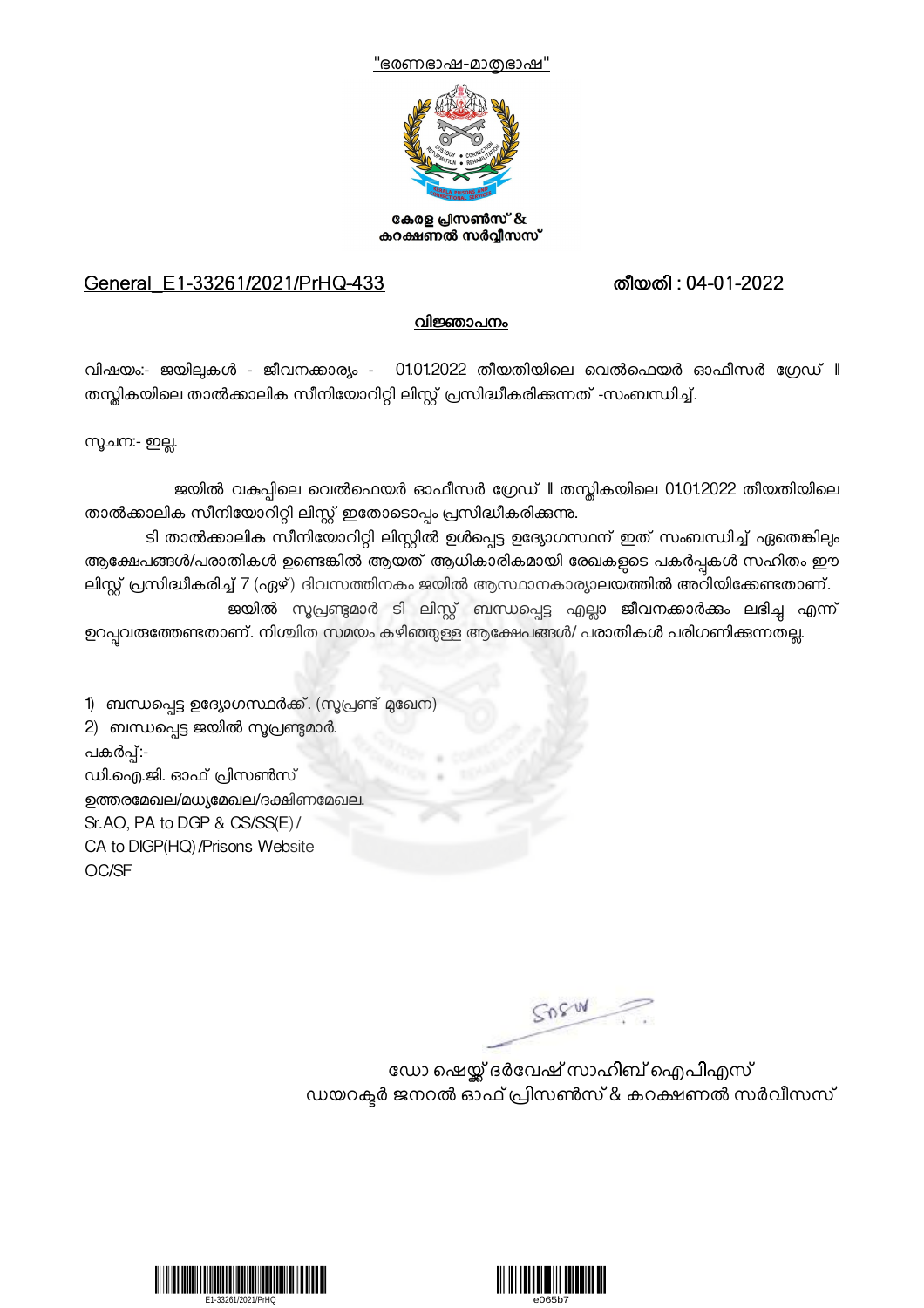

General\_E1-33261/2021/PrHQ-701 Dated : 04-01-2022

## **PROVISIONAL SENIORITY LIST OF WELFARE OFFICER GRADE II AS ON 01/01/2022**

Sanctioned

Strength: 12

Vacancy: 1

|                |                           |                                                                                           | Qualification |                                      |               | Date of advice/                 |                              |                                                    |
|----------------|---------------------------|-------------------------------------------------------------------------------------------|---------------|--------------------------------------|---------------|---------------------------------|------------------------------|----------------------------------------------------|
| Sl.<br>No.     | Name                      | Designation and present<br>institution                                                    | General       | Department                           | Date of birth | date of<br>Appointment<br>order | Date of entry<br>in the post | Remarks                                            |
| $\mathbf{1}$   | Sri. Sooryajith M.S.      | Welfare Officer Grade II,<br>Open Prison & Correctional<br>Home, Nettukaltheri            | <b>MSW</b>    | <b>Account Test</b><br>$(L)$ & $(H)$ | 30.05.1980    | 28.05.2018                      | 31.05.2018                   | Probation declared<br>(Transfer of<br>Service)     |
| $\overline{2}$ | Sri. Suresh Babu K.K.     | Welfare Officer Grade II,<br>Special Sub Jail, Kozhikode                                  | <b>MSW</b>    | <b>Account Test</b><br>$(L)$ & $(H)$ | 05.04.1975    | 20.07.2018                      | 24.07.2018                   | Probation declared<br>(Transfer of<br>Service)     |
| 3              | Sri. Jayachandran<br>V.O. | Welfare Officer Grade II,<br>Central Prison &<br>Correctional Home,<br>Thiruvananthapuram | <b>MSW</b>    | <b>Account Test</b><br>$(L)$ & $(H)$ | 09.04.1969    | 23.10.2018                      | 31.10.2018                   | Probation declared<br>(Transfer of<br>Service)     |
| $\overline{4}$ | Smt. Sneha G.S.           | Welfare Officer Grade II,<br>Women's Prison &<br>Correctional Home, Kannur                | <b>MSW</b>    |                                      | 07.02.1989    | 05.02.2021                      | 16.03.2021                   | Probation not<br>declared                          |
| 5              | Kum. Ambili R.K.          | Welfare Officer Grade II,<br>Central Prison &<br>Correctional Home, Kannur                | <b>MSW</b>    |                                      | 18.10.1994    | 05.02.2021                      | 17.03.2021                   | Probation not<br>declared                          |
| 6              | Sri. Basil Alias          | Welfare Officer Grade II.<br>Central Prison &<br>Correctional Home, Viyyur                | <b>MSW</b>    |                                      | 07.12.1988    | 05.02.2021                      | 26.03.2021                   | Probation not<br>declared                          |
| $\tau$         | Smt. Soorya T.P.          | Welfare Officer Grade II,<br>Special Sub Jail, Kannur                                     | <b>MSW</b>    |                                      | 21.03.1991    | 05.02.2021                      | 17.03.2021                   | Probation not<br>declared                          |
| 8              | Sri. Bibin V.P.           | Welfare Officer Grade II,<br>Central Prison &<br>Correctional Home,<br>Thavanoor          | <b>MSW</b>    |                                      | 24.11.1983    | 05.02.2021                      | 17.03.2021                   | Probation not<br>declared                          |
| 9              | Sri. Rejeesh J.B.         | Welfare Officer Grade II,<br>District Jail, Mananthavady                                  | <b>MSW</b>    |                                      | 28.05.1988    | 17.06.2021                      | 11.08.2021                   | Probation not<br>declared                          |
| 10             | Smt. Salin Kumari<br>V.S. | Welfare Officer Grade II,<br>Special Sub Jail,<br>Thiruvananthapuram                      | <b>MSW</b>    |                                      | 25.05.1966    | 30.07.2021                      | 04.08.2021                   | Probation not<br>declared (Transfer<br>of Service) |
| 11             | Sri. Haneefa C.           | Welfare Officer Grade II.<br>District Jail, Kannur                                        | <b>MSW</b>    |                                      | 22.05.1981    | 05.10.2021                      | 06.10.2021                   | Probation not<br>declared (Transfer<br>of Service) |

SORW

Dr. SHAIK DARVESH SAHEB IPS